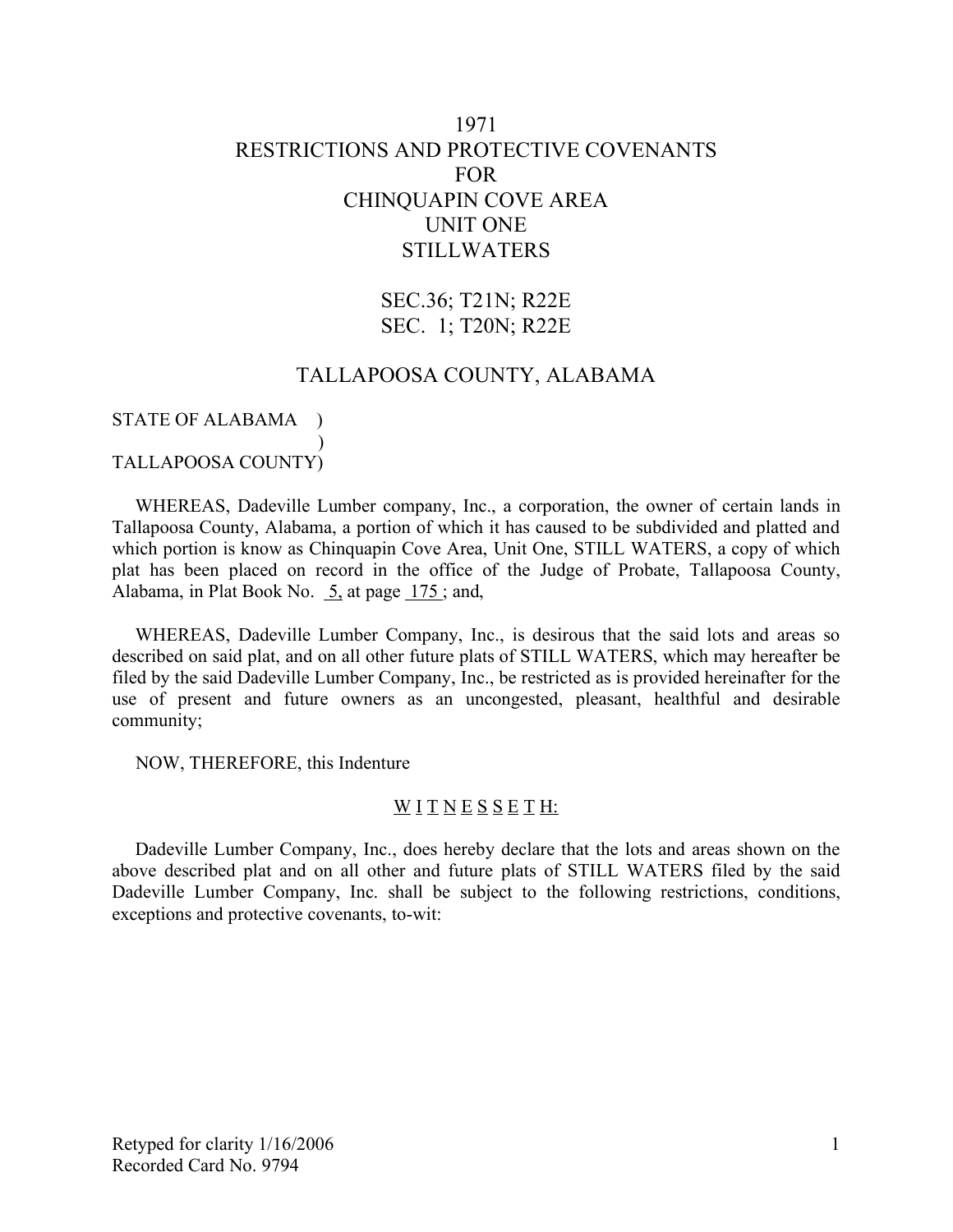The Covenants and Restrictions below have been recorded in the office of the Judge of Probate of Tallapoosa County, Alabama, and are incorporated by reference in deeds to residential property issued by Still Waters Company, a division of Dadeville Lumber Company, Inc., hereinafter called the Company or Still Waters Company.

### Part I

#### COVENANTS, RESTRICTIONS AND AFFIRMATIVE OBLIGATIONS

#### APPLICABLE TO ALL RESIDENTIAL AREAS

- 1. Plans, Specifications and Siting of Buildings. No building, fence or other structure shall be erected, placed or altered on any lot in such Residential Areas until the proposed building plans, specifications, exterior color or finish, plot plan (showing the proposed location of such building or structure, drives and parking areas), and construction schedule shall have been approved in writing by Still Waters Company, its successors or assigns. Construction or alteration of any building or structure shall be in accordance with the accordance with the standards of the Southern Building Code Congress, the National Electrical Code, and the Alabama Department of Public Health in effect at the time construction or alteration of any kind is begun. Detailed and scale sketches, including location sketches, shall be submitted by the Grantee to the Grantor and/or Association for any additions, alterations, swimming pools, fences, walls, patios, terraces or barbecue pits which may be erected on the demised premises. Refusal of approval of plans, location or specifications, may be based by the Company upon any ground, including but not restricted to purely aesthetic considerations, which in the sole and uncontrolled discretion of the Company shall seem sufficient. No alterations in the exterior appearance of any building or structure shall be made without like approval by the Company. One (1) copy of all plans and related data shall be furnished the Company for its records.
- 2. Minimum Square Footage. No plans will be approved unless the proposed house will have the minimum required square footage of enclosed dwelling area. Such minimum requirements for each lot will normally be specified in each sales contract, and expressly stipulated in each deed. The term "enclosed dwelling area" as used in these minimum size requirements shall mean the total enclosed area within a dwelling; provided, however that such term does not include garages, boat sheds, terraces, docks, open porches, and the like areas; provided further, that shed-type porches, even though attached to the house, are specifically excluded from the definition of the aforesaid term "enclosed dwelling area." The term does include, however, screen porches, if the roof of such porches forms an integral part of the roof line of the main dwelling or if they are on the ground floor of a two-story dwelling.
- 3. Location of Houses. Since the establishment of standard inflexible building setback lines for location of houses on lots tends to force construction of detrimental effects on privacy, view of the lake, preservation of important trees, etc., no specific setback lines are established by these covenants. In order to assure, however, that location of houses will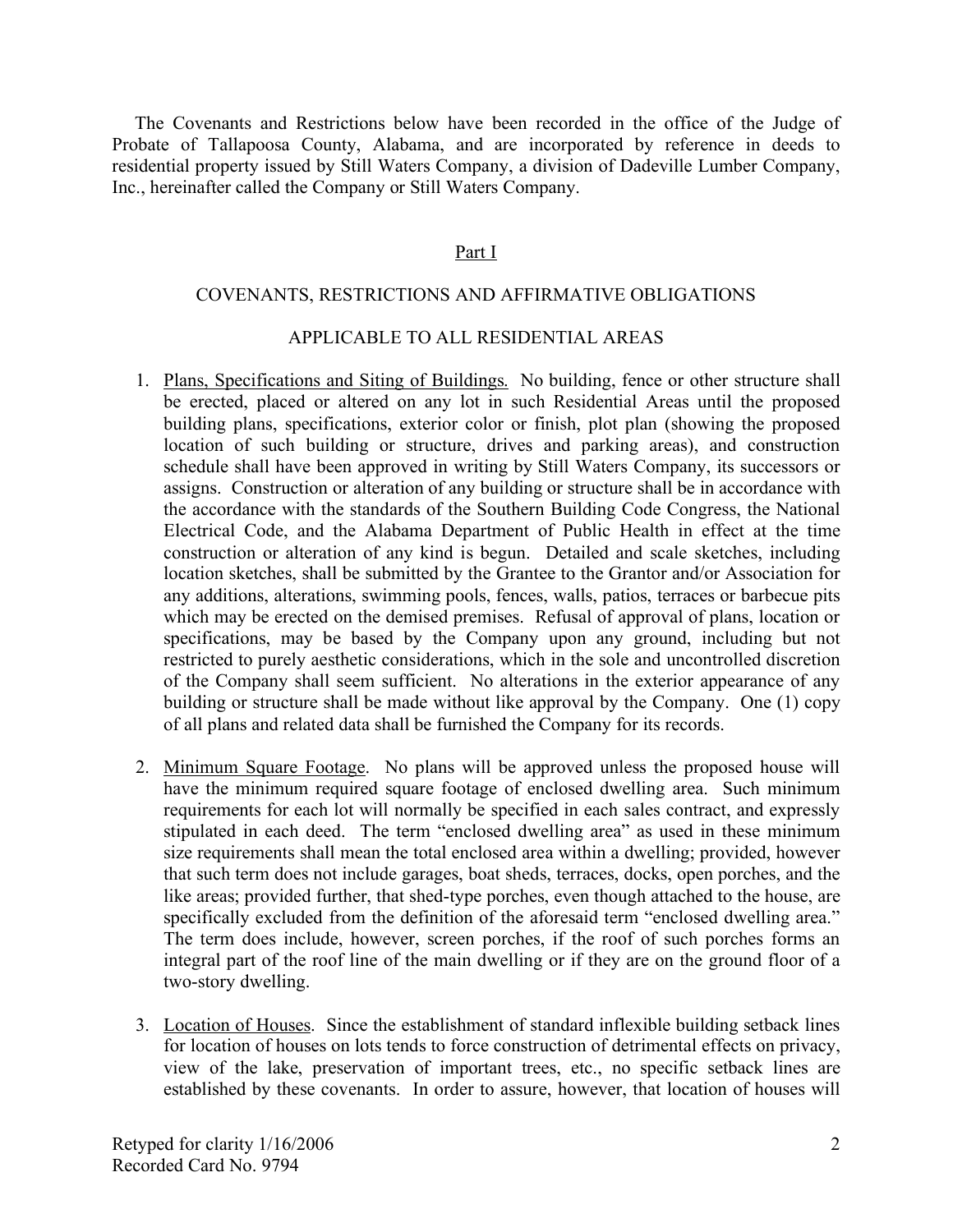be staggered where practical and appropriate, so that the maximum amount of view and breeze will be available to each house; that the structures will be located with regard to the topography of each individual lot, taking into consideration the height of the hills, the location of large trees and similar considerations, the Company reserves unto itself, its successors and assigns, the right to control absolutely and solely to decide the precise site and location of any house or dwelling or other structure upon all lots and every lot within the Residential Areas. Provided however, that such location shall be determined only after reasonable opportunity is afforded the lot owner to recommend a specific site, and provided further, that in the event an agreed location is stipulated in writing in the contract of purchase, the Company shall approve automatically such location for a residence.

- 4. Construction. The exterior of all houses and other structures must be completed within one (1) year after the construction of same shall have commenced, except where such completion is impossible or would result in great hardship to the owner or builder due to strikes, fires, national emergency or natural calamities.
- 5. Residential Building. All lots in said Residential Areas shall be used for residential purposes exclusively. No structure, except as hereinafter provided, shall be erected, altered, placed or permitted to remain on any lot other than one (1) detached single family dwelling not to exceed two (2) stories in height and one small one-story accessory building which may include a detached private garage and/or servant's quarters, provided the use of such dwelling or accessory building does not overcrowd the site and provided further, that such building is not used for any activity normally conducted as a business. Such accessory building may not be constructed prior to the construction of the main building.
- 6. Guest Suites. A guest suite or like facility without a kitchen may be included as part of the main dwelling or accessory building, but such suite may not be rented or leased and provided, however, that such guest suite would not result in over-crowning the site.
- 7. Unsightly Conditions. It shall be the responsibility of each lot owner to prevent the development of any unclean, unsightly or unkempt conditions of building or grounds on such lot which shall tend to substantially decrease the beauty of the neighborhood as a whole or the specific area.

Carports and garages shall not open in such a manner that they face the street.

- 8. Offensive Activity. No noxious or offensive activity shall be carried on upon any lot, nor shall anything be done thereon tending to cause embarrassment, discomfort, annoyance or nuisance to the neighborhood. There shall not be maintained any plants or animals, or device or thing of any sort whose normal activities or existence is in any way noxious, dangerous, unsightly, unpleasant, or of a nature as may diminish or destroy the enjoyment of other property in the neighborhood by the owners thereof.
- 9. Insect, Reptile and Woods Fire Control. In order to implement effective insect, reptile and woods fire control, the Company reserves for itself and its agents the right to enter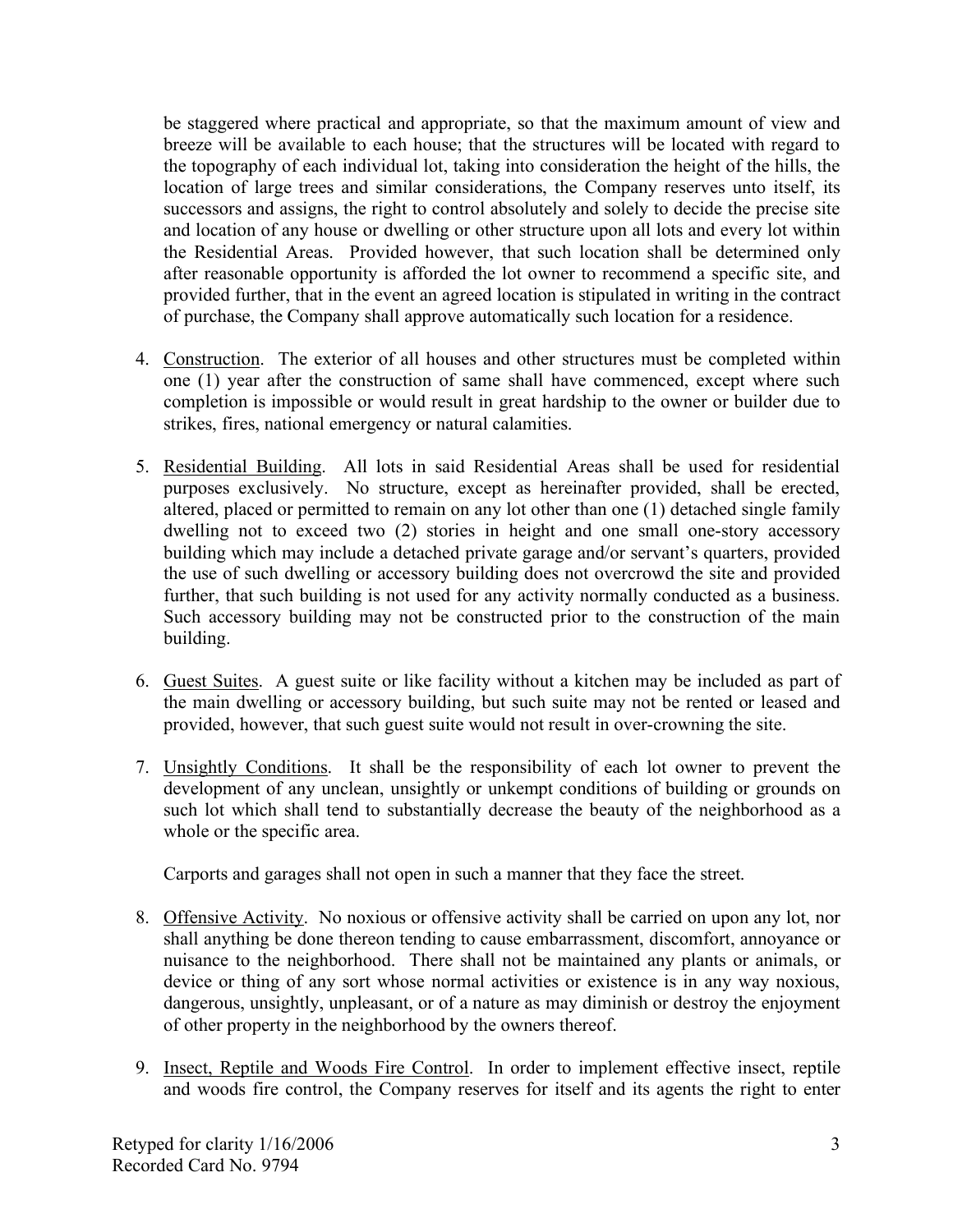upon any residential lot on which a residence has not been constructed and upon which no landscaping plan has been implemented (with prior written approval of the Company for such plan), such entry to be made by personnel with tractors or other suitable devices, for the purpose of mowing, removing, clearing, cutting or pruning underbrush, weeds or other unsightly growth, which in the opinion of the Company detracts from the overall beauty, setting and safety of Still Waters. Such entrance for the purpose of mowing, cutting, clearing or pruning shall not be deemed a trespass. The Company and its agents may likewise enter upon such land to remove any trash which has collected on such lot without such entrance and removal being deemed a trespass. The provisions in this paragraph shall not be construed as an obligation on the part of the Company to mow, clear, cut or prune any lot, nor to provide garbage or trash removal service.

- 10. Resales. In the event the owner desires to sell a residential site within Still Waters together with its improvements, if any, than said property shall be offered for sale to the Company at the same price at which the highest bona fide offer has been made for the property, and the said Company shall have thirty (30) days within which to exercise its option to purchase said property at this price; and should the Company fail or refuse, within thirty (30) days after receipt of written notice of the price and terms, to exercise its option to purchase said property at the offered price, then the owner of said property shall have the right to sell said property subject, however, to all covenants and limitations herein contained, at a price not lower than that at which it was offered to the Company.
- 11. Signs. No commercial signs, including "for rent", "for sale", and other similar signs, shall be erected or maintained on any lot except with the written permission of the Company or except as may be required by legal proceedings, it being understood that the Company will not grant permission for said signs unless their erection is reasonably necessary to avert serious hardship to the property owner. If such permission is granted, the Company reserves the right to restrict size, color and content of such signs. Property identification and like signs exceeding a combined total of more than two (2) square feet may not be erected without the written permission of the Company.
- 12. Parking. Each lot owner shall provide space for two automobiles off the street prior of the occupancy of any dwelling constructed on said lot in accordance with reasonable standards established by the Company.
- 13. Garbage Area. Each lot owner shall provide receptacles for garbage, in a screened area not generally visible from the road or provide underground garbage receptacles or similar facility in accordance with reasonable standards established by the Company.
- 14. Utility Easements. The Company reserves unto itself, its successors and assigns, a perpetual, alienable and releasable easement and right on, over and under the round to erect, maintain and use electric and telephone poles, wires, cables, conduits, sewers, water mains and other suitable equipment for the conveyance and use of electricity, telephone equipment, gas, sewer, water or other public conveniences or utilities on, in or over the rear ten (10) feet of each lot and ten (10) feet along one (1) side of each lot and such other areas as are shown on the applicable plat; provided further, that the Company may cut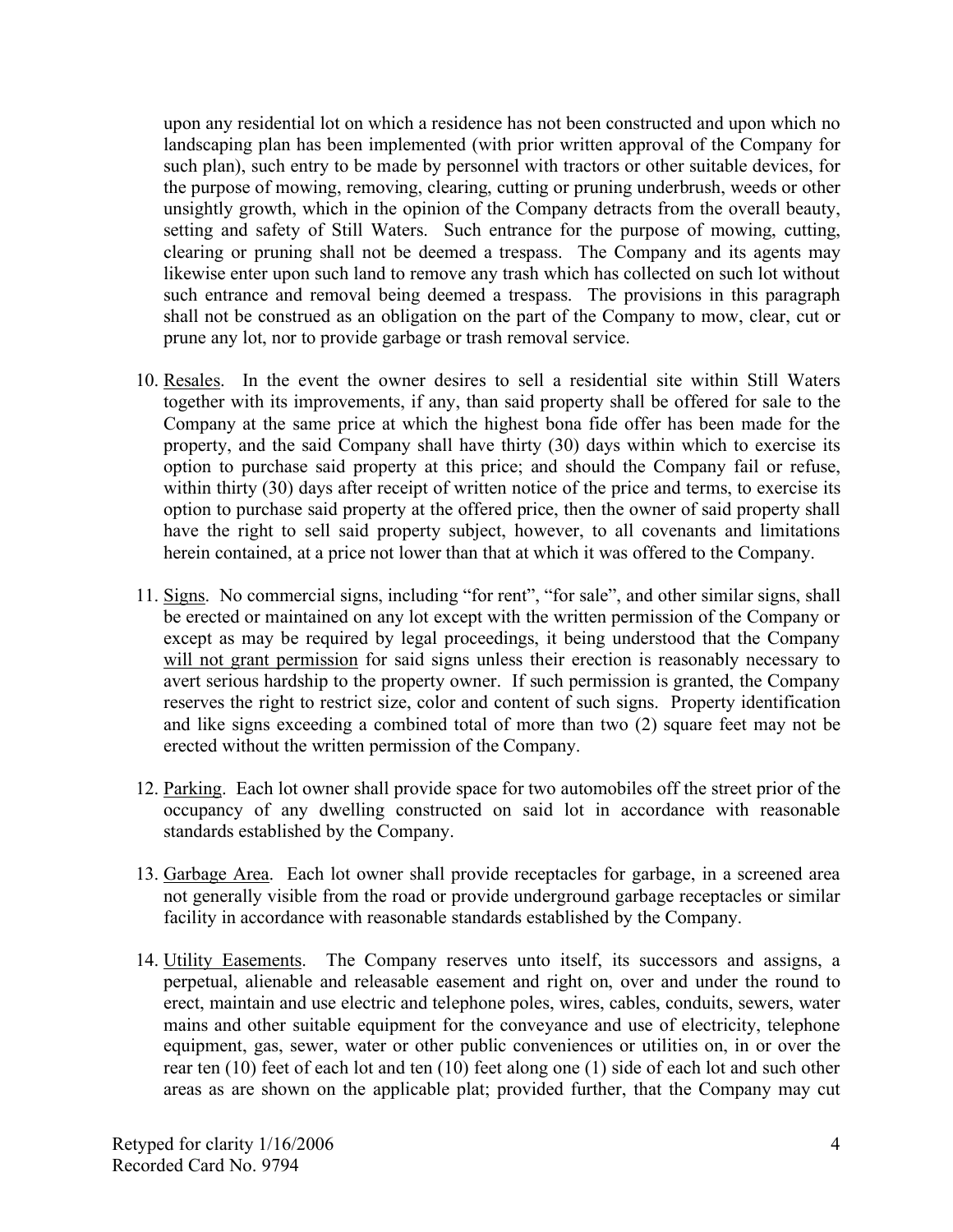drain-ways for surface water wherever and whenever such action may appear to the Company to be necessary in order to maintain reasonable standards of health, safety and appearance. These easements and rights expressly include the right to cut any trees, bushes or shrubbery, make any gradings of the soil, or to take any other similar action reasonably necessary to provide economical and safe utility installation and to maintain reasonable standards of health, safety and appearance. It further reserves the right to locate wells, pumping stations, and tanks within residential areas on any walkway, or any residential lot designated for such use on the applicable plat of a residential subdivision or to locate same upon any lot with the permission of the owner of such lot. Such rights may be exercised by any licensee of the Company, but this reservation shall not be considered an obligation of the Company to provide or maintain any such utility or service.

- 15. Temporary Structures. No structure of a temporary character shall be placed upon any lot at any time, provided, however, that the prohibition shall not apply to shelters used by the contractor during the construction of the main dwelling house. It being clearly understood that these latter temporary shelters may not, at any time, be used as residences or permitted to remain on the lot after completion of construction.
- 16. Trailers, etc. No trailer, mobile home, tent, barn, tree house or other similar out building or structure shall be placed on any lot at any time, either temporarily or permanently.
- 17. Storage Structures. No fuel tanks or similar storage receptacles may be exposed to view, and may be installed only within the main dwelling house, within the accessory building, within the screened area required in Paragraph 18 herein, or buried underground.
- 18. Screening Fences. Each lot owner must construct a screening fence to shield and hide from view a small service yard. Plans for such fence delineating the size, design, texture, appearance and location must be approved by the Company prior to construction.
- 19. Wells. No private wells may be drilled or maintained on any residential lot so long as the Company, its agents, successors or assigns, plans a water distribution line within fifty (50) of such lot with an average daily water pressure in such line adequate for normal household use in dwellings served by such distribution line; provided further, that such water distribution line must be completed within five (5) days from the date of completion of the residence or a private well may be drilled by the lot owner.
- 20. Trees. No large trees measuring six (6) inches or more in diameter at ground level may be removed without the written approval of the Company, unless located within ten (10) feet of the main dwelling or accessory building or within ten (10) feet of the approved site for such building.
- 21. Subdivided Lots. No lot shall be subdivided, or its boundary lines changed except with the written consent of the Company. However, the Company hereby expressly reserves to itself, its successors or assigns, the right to replat any two (2) or more lots shown on the plat of any said subdivision in order to create a modified building lot or lots; and to take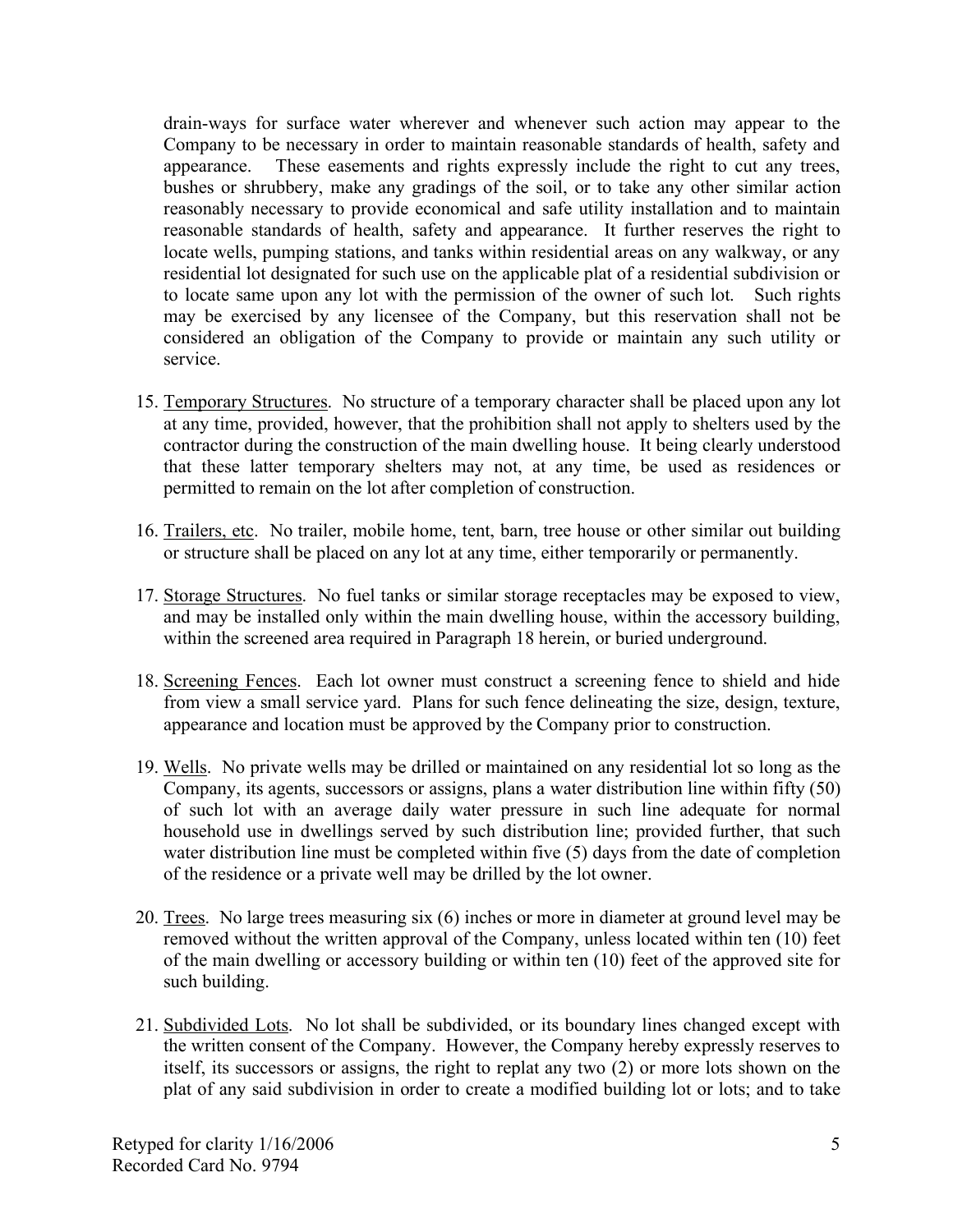such other steps as are reasonably necessary to make such replatted lot suitable and fit as a building site to include, but limited to, the relocation of easements, walkways and rights of way to conform to the new boundaries of the said replatted lots; provided that no lot originally shown on a recorded plat is reduced by more than twenty (20) percent from its original size, but further provided, that any such lot may be reduced in size to a minimum of one acre whether or not such reduction in size is more than twenty (20) percent of the area of the lot as originally platted.

- 22. Still Waters Association. All lot owners, whether they are condominium lot owners or residential lot owners must become members of STILL WATERS Association.
- 23. Landscaping. All plans for landscaping are to be approved in writing by Still Waters Company.
- 24. Greenswards Walkway Easement. The Utility Easement as described in Section 14 above may, in certain instances, be designated as greenswards and used as walkways to the water. It is the purpose of these greenswards to act as visual access points to the lake. These areas are not intended to be used for fishing, swimming or other water sports activities.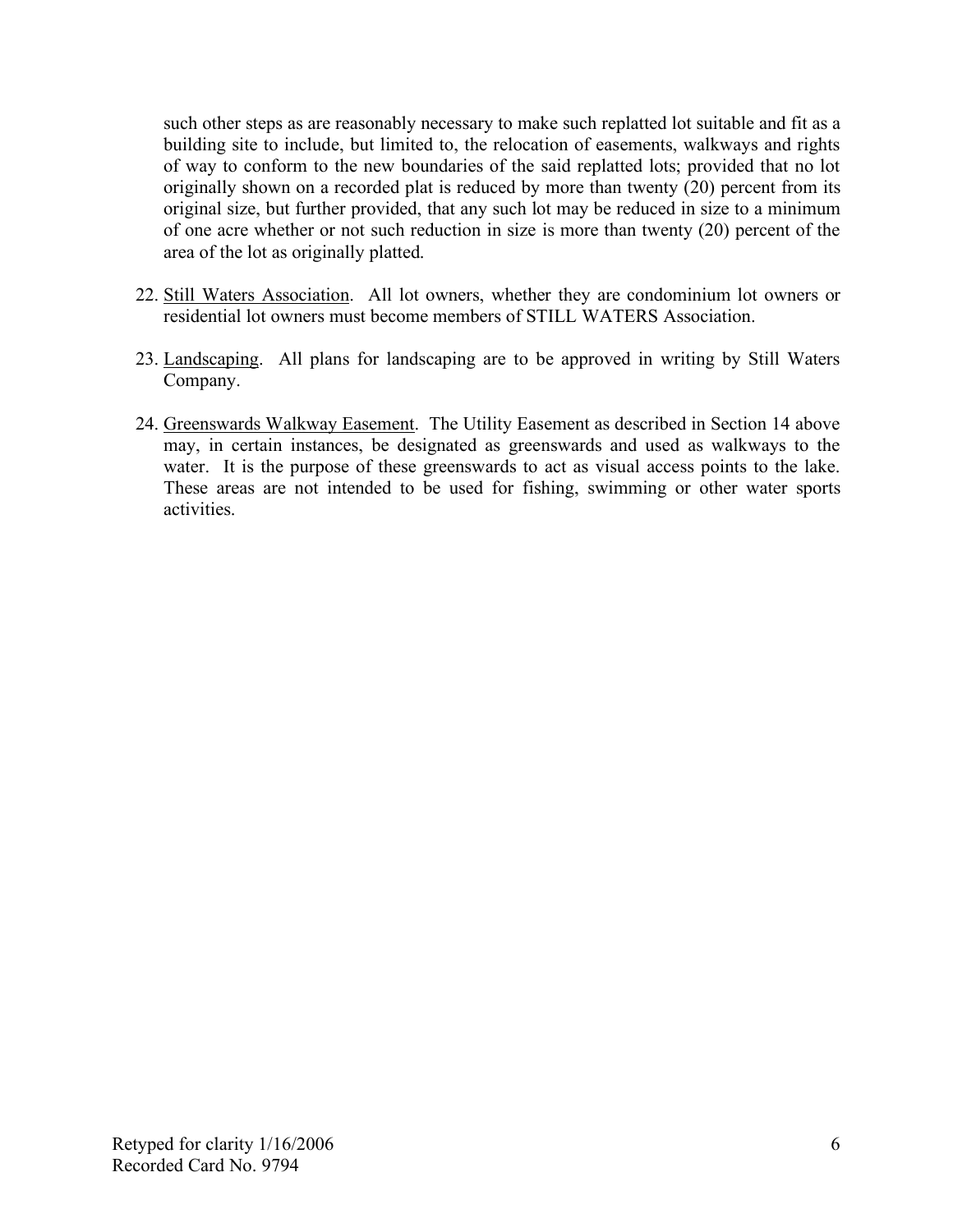## PART II

## SPECIAL RESTRICTIONS AFFECTING LAKE RESIDENTIAL AREAS

- 1. Maintenance Fund. In order to provide a permanent fund to maintain, landscape and repair private streets (except those located within a privately owned lot), walkways and like community areas, maintain the lakefront in a clean and orderly condition, provide for pest control when needed and in general provide those services important to the development and preservation of an attractive community appearance, each owner of a lot within Still Waters shall pay annually to the Company the sum of one hundred (100) dollars, said sum to be placed in an account and to be used exclusively for the purposes hereinabove noted.
- 2. View Easement. There shall be reserved for the use and benefit of adjacent second-row lot owners an easement of view running along the side boundary lines of lakefront lots for a width of five (5) feet on each side of each lakefront lot. It is herein specified that the purpose of this easement is to enable second-row lot owners to maintain permanently an open area sufficiently unobstructed to afford a direct view of the lake and direct circulation of lake breezes. Owners of lakefront lots may not erect any fence, wall or other structure interfering with such easements. Agents of the Company, acting at the request of the owners of second-row lots, may enter onto front row lots and trim any trees, limbs, bushes or shrubs or other obstructions located within such easement areas and interfering with the view of second-row property owners. Such clearing and maintenance shall be at the expense of the second-row lot owners, except when the easement of view was willfully obstructed by the owner of a lakefront lot or his agent, in which event removal of such obstruction shall be at the expense of the lakefront lot owner who obstructed or authorized the obstruction of the easement of view. Such side boundary line easements of view shall not be applicable, however, to the center dividing line between two lots combined to form one building site.
- 3. Entry. Whenever the Company is permitted by these covenants to correct, repair, clean, preserve, clear out, or do any action on the property of any lot owners, entering the property and taking such action shall not be deemed a trespass.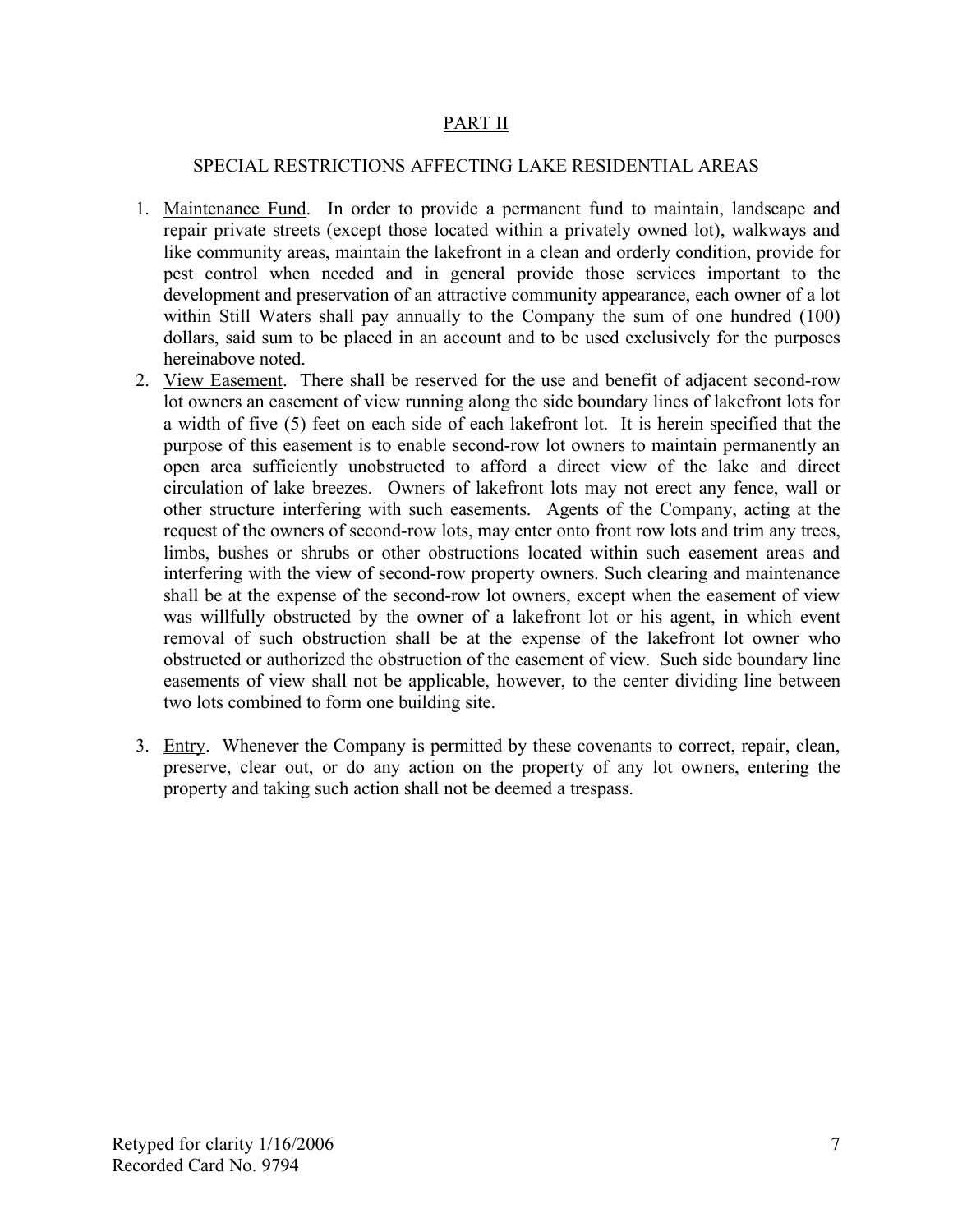# PART III

# SPECIAL RESTRICTIONS AFFECTING GOLF FAIRWAY RESIDENTIAL AREAS

- 1. Maintenance Fund. In order to provide a permanent fund to maintain, landscape and repair private streets, (except those located within a privately owned lot), walkways, and like community areas; maintain adjacent areas used by residents in a clean and orderly condition, provide a fund for pest control when needed, and generally provide a fund for those services important to the development and preservation of an attractive community, and to further maintain the privacy and general safety of the residential communities which are in Still Waters, each owner of a lot within such Golf Fairway Residential Areas shall pay annually to Still Waters Company the sum of one hundred (100) dollars per lot, or section of a block equivalent in size to a standard golf fairway lot, said sum to be placed in an account to be used exclusively for the purposes above described.
- 2. Landscaping Plan. The landscaping plan for the areas of any lot or block of future lots within fifty (50) feet of the boundary of the lot or block line adjacent to golf fairway property shall be in general conformity with the overall landscaping pattern for the golf course fairway area established by the golf course architect, and all individual lot or block landscaping plans must be approved by the Company, its agents, successors and assigns before implementation.
- 3. Golf Easement (maintenance). There is reserved to the Grantor, Still Waters Company, its agents, successors or assigns, a "Golf Course Maintenance Easement Area" on each lot adjacent to the fairways or greens of the Still Waters Golf Course. This reserved easement shall permit the Grantor, its agents, successors and assigns, at its election, to go on to any fairway lot at any reasonable hour and maintain or landscape the Golf Course maintenance Easement Area. Such maintenance and landscaping shall include regular removal of underbrush, trees less than (6) inches in diameter, stumps, trash or debris, planting of grass, watering, application of fertilizer, and mowing the Easement Area. This Golf Course Maintenance Easement Area shall be limited to the portion of such lots within thirty (30) feet of the lot line bordering the fairway, or such lesser area as may be shown as a "Golf Course Maintenance Easement Area" on the recorded plat of such lot; provided, however, that the above described maintenance and landscaping rights shall apply to the entire lot until there has been filed with the Company a landscaping plan for such lot by the owner thereof, or alternately, a residence constructed on the lot.
- 4. Golf Easement (players). Until such time as a residence is constructed on a lot, the Grantor, its agents, successors or assigns, reserves an easement to permit and authorize registered golf course players and their caddies to enter upon a lot to recover a ball or play a ball, subject to the official rules of the course, without such entering and playing being deemed a trespass. After a residence is constructed, such easement shall be limited to that portion of the lot included in the Golf Course Maintenance Easement Area, and recovery of balls only, not play, shall be permitted in such Easement Area. Registered players or their caddies shall not be entitled to enter on any such lot with a golf cart or other vehicle,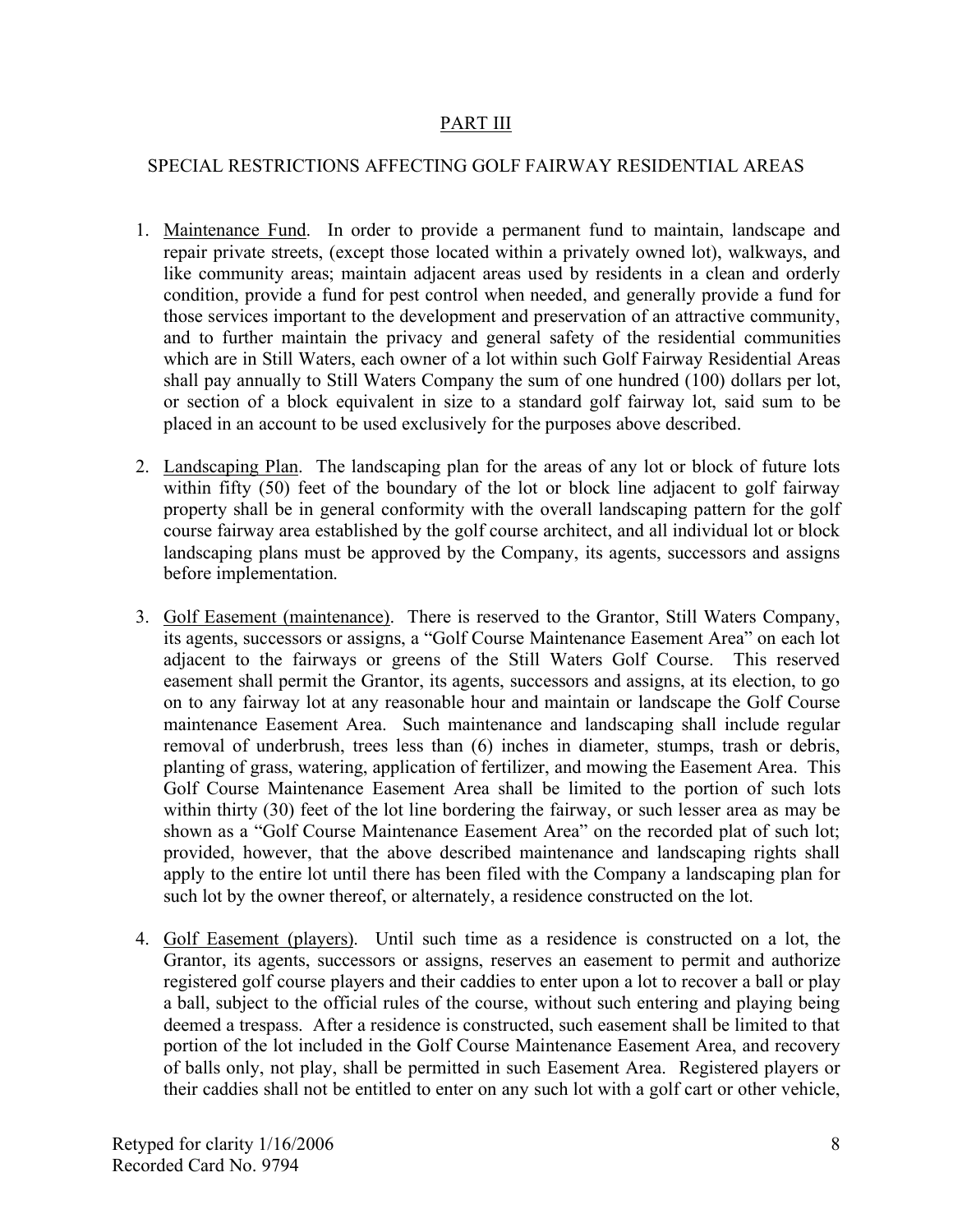nor spend unreasonable time on such lot, or in any way commit a nuisance while on such lot. After construction of a residence on golf Fairway Area lot, "Out of Bounds" markers shall be placed on said lot at the expense of the Company.

- 5. Prohibited Actions. Owners of golf fairway lots shall be obligated to refrain from any actions, which would detract from the playing qualities of the golf course or the development of an attractive overall landscaping plan for the entire golf course area. Such prohibited actions shall include, but are not limited to, such activities as burning trash on a lot when the smoke would cross on to the fairway, and the maintenance of unfenced dogs or other pets on the lot under conditions interfering with play due to their loud barking running on the fairways, picking up balls or other like interference with play.
- 6. Subdivided Lots. Except for plats filed for record by the Still Waters Company, no block of golf course property shall be subdivided into lots which do not have either a minimum of ninety (90) feet of frontage on a golf fairway or similar golf course area, or alternatively, contain a minimum of twenty thousand (20,000) square feet of ground area, except where such smaller lot shall have been approved in writing by a declaration of the Company entered of record in connection with the filing of a subdivision plat showing a golf residential block divided into individual lots.
- 7. Platted lots. Whenever used the foregoing special restrictions affecting "Golf Fairway Residential Areas," the term "lot" shall mean a platted lot, or two (2) or more contiguous platted lots if owned by the same party or parties, and a residence has been constructed on one (1) of the contiguous lots.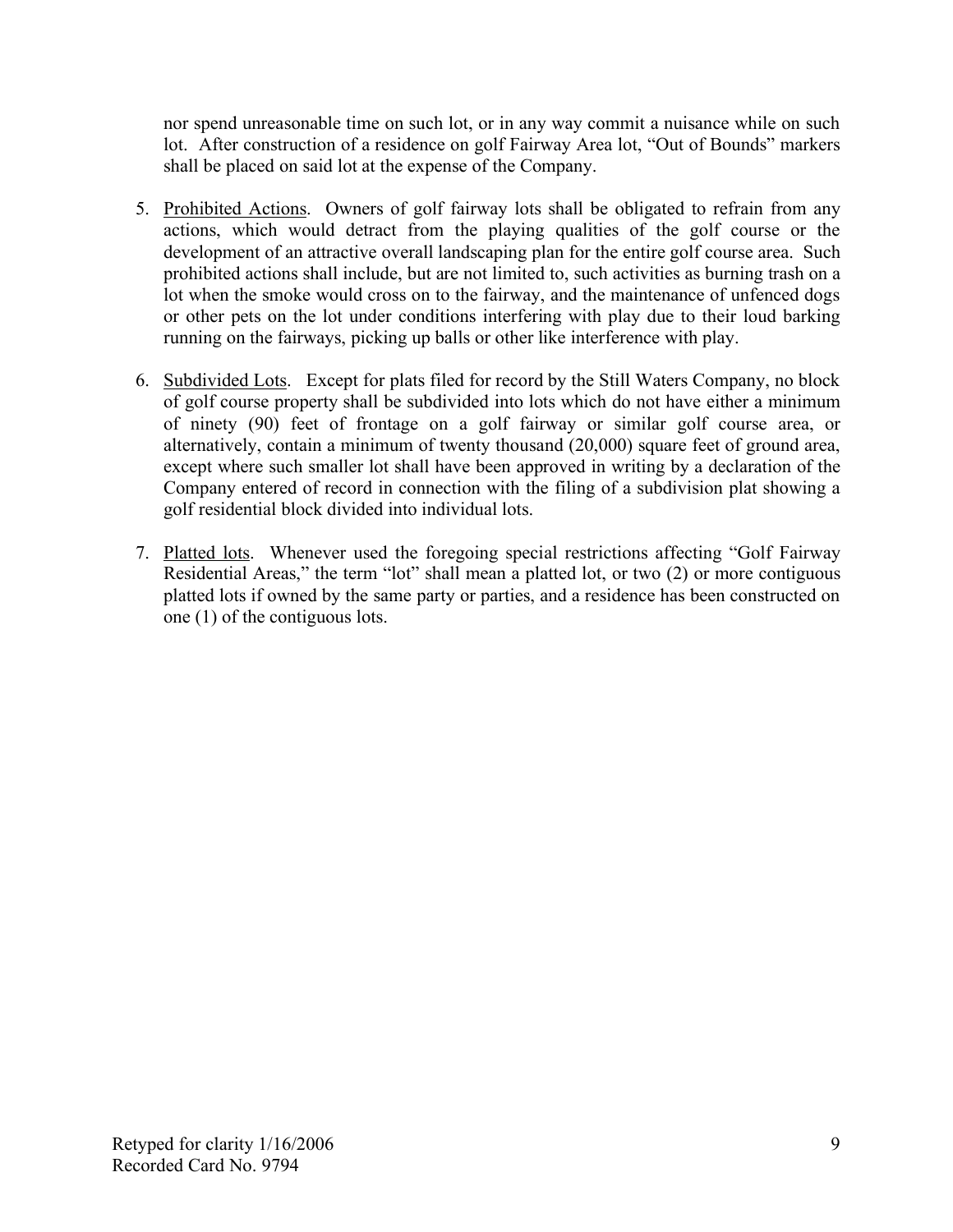## PART IV

### SPECIAL RESTRICTIONS AFFECTING ALL INTERIOR LAKE AND WOODLAND AREAS

- 1. Maintenance Fund. In order to provide a permanent fund to maintain, landscape and repair private streets (except those located on a privately owned lot), walkways, and like community areas in a clean and orderly fashion; provide for pest control when needed, and in general provide those services important to the development and preservation of an attractive community appearance, and further maintain the privacy and general safety of all waterfront or woodland areas, each owner of a lot in such waterfront or woodland areas shall pay annually to the Company the sum of one hundred (100) dollars, with said payment to be placed in an account for the use exclusively for the purposes hereinabove noted.
- 2. View Easement. There shall be reserved for the use and benefit of adjacent secondrow lot owners, if any, an easement of view, with said easement running along the side boundary lines of all lots located on and facing towards any creek, pond or wet lands. Said lots located on and facing towards any wetland are hereinafter referred to as outer perimeter lots. Said easement shall extend five (5) feet on either side of said boundary lines, it being the purpose of this easement to enable second-row lot owners to maintain direct circulation of breezes. Owners of outer perimeter lots may not erect any fence, wall or other structure interfering with such easement. Agents of the Company, acting at the request of owners of second-row lots, may enter onto said outer perimeter lots and cut or trim trees, limbs, bushes, shrubs, or other obstructions located within such easement area and interfering with the view of said second-row property owners. Such clearing and maintenance shall be at the expense of the second-row lot owners, except when the easement of view was willfully obstructed by the owner or agent thereof of an outer perimeter lot, in which event removal of such obstruction shall be at the expense of the outer perimeter lot owner who so obstructed such easement.
- 3. Docks. Owners of lots fronting on Lake Martin may erect docks (and boat houses where appropriate in the discretion of the Company) on property located between the outer boundary of their lots and contiguous to same and the high water mark upon complying with the following terms and conditions:
	- (a) Complete plans and specifications including site, color or finish must be submitted to the Company in writing;
	- (b) Written approval of the Company to such plans and specifications must be secured, the Company reserving the right in its uncontrolled discretion to disapprove such plans and specifications on any grounds, including but not restricted to purely aesthetic reasons.

Any alterations of the plans and specifications or of the completed structure must also be submitted to the Company in writing and the Company's approval in writing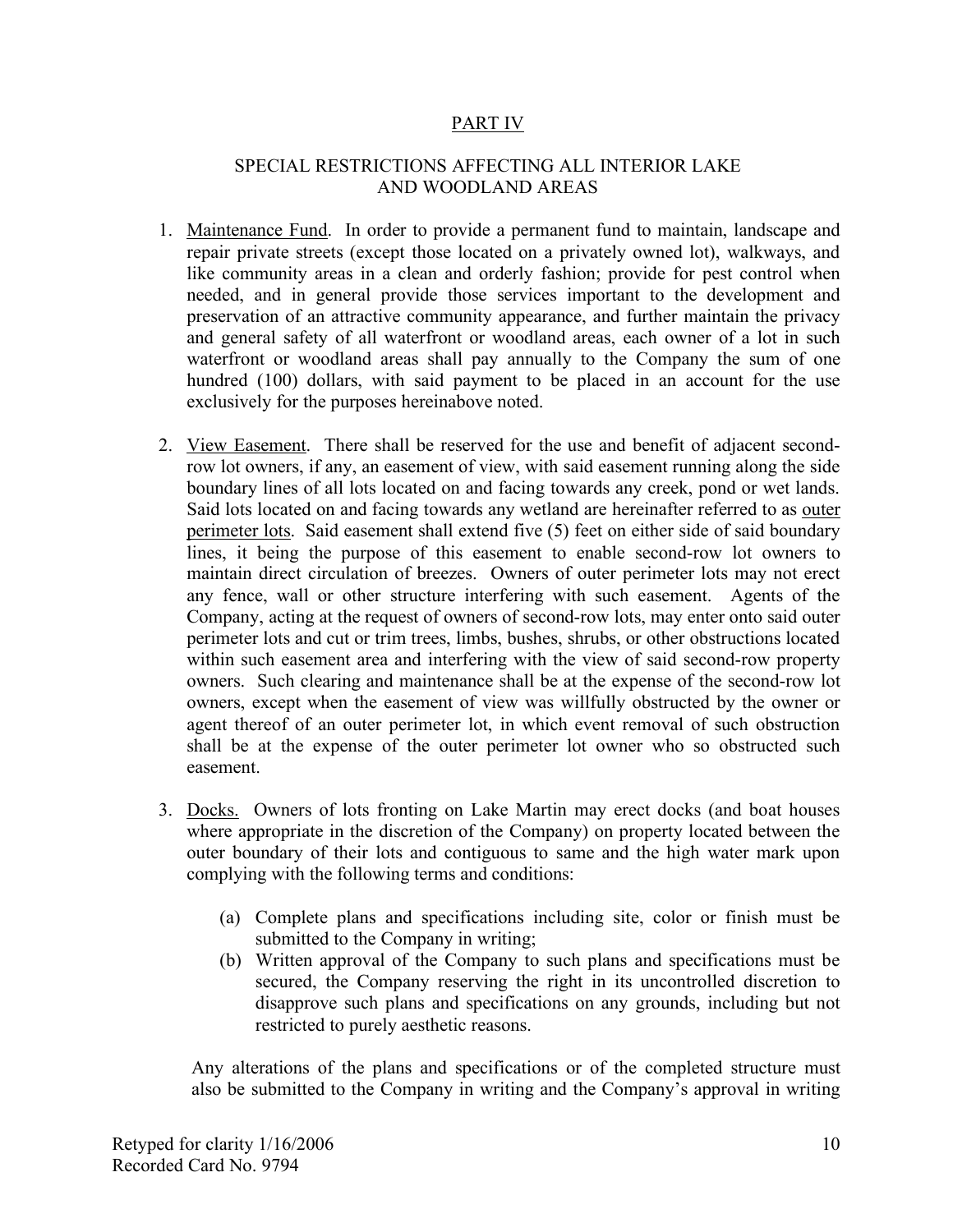must be similarly secured prior to construction, the Company reserving the same rights to disapprove alterations as it retains for disapproving the original structure.

- 4. Dock Maintenance. All lot owners who construct or cause to be constructed said docks and/or boat houses, must maintain said structures in good repair and keep the same safe, clean and orderly in appearance at all times; and further agree to paint or otherwise treat with preservatives all wood or metal located above the high water mark, exclusive of pilings, and to maintain such paint or preservatives in an attractive manner. The Company shall be the judge as to whether the docks and/or boat houses are safe, clean, orderly in appearance, and properly painted or preserved in accordance with reasonable standards; and where the Company notifies the particular lot owner in writing that said dock and/or boat house fails to meet acceptable standards, said lot owner shall thereupon remedy such conditions with thirty (30) days to the satisfaction of the Company, and that failing to so remedy such conditions, the lot owners hereby covenant and agree that the Company may make the necessary repairs, but is not obligated to make such repairs or take such actions as will bring the said dock and/or boat house up to acceptable standards, all such repairs and actions to be at the expense, solely, of the lot owner in question.
- 5. Entry. Whenever the Company is permitted by these covenants to correct, repair, clean, preserve, clear out or do any action on the property of any lot owner, or on the easement areas adjacent thereto, entering the property and taking such action shall not be deemed a trespass.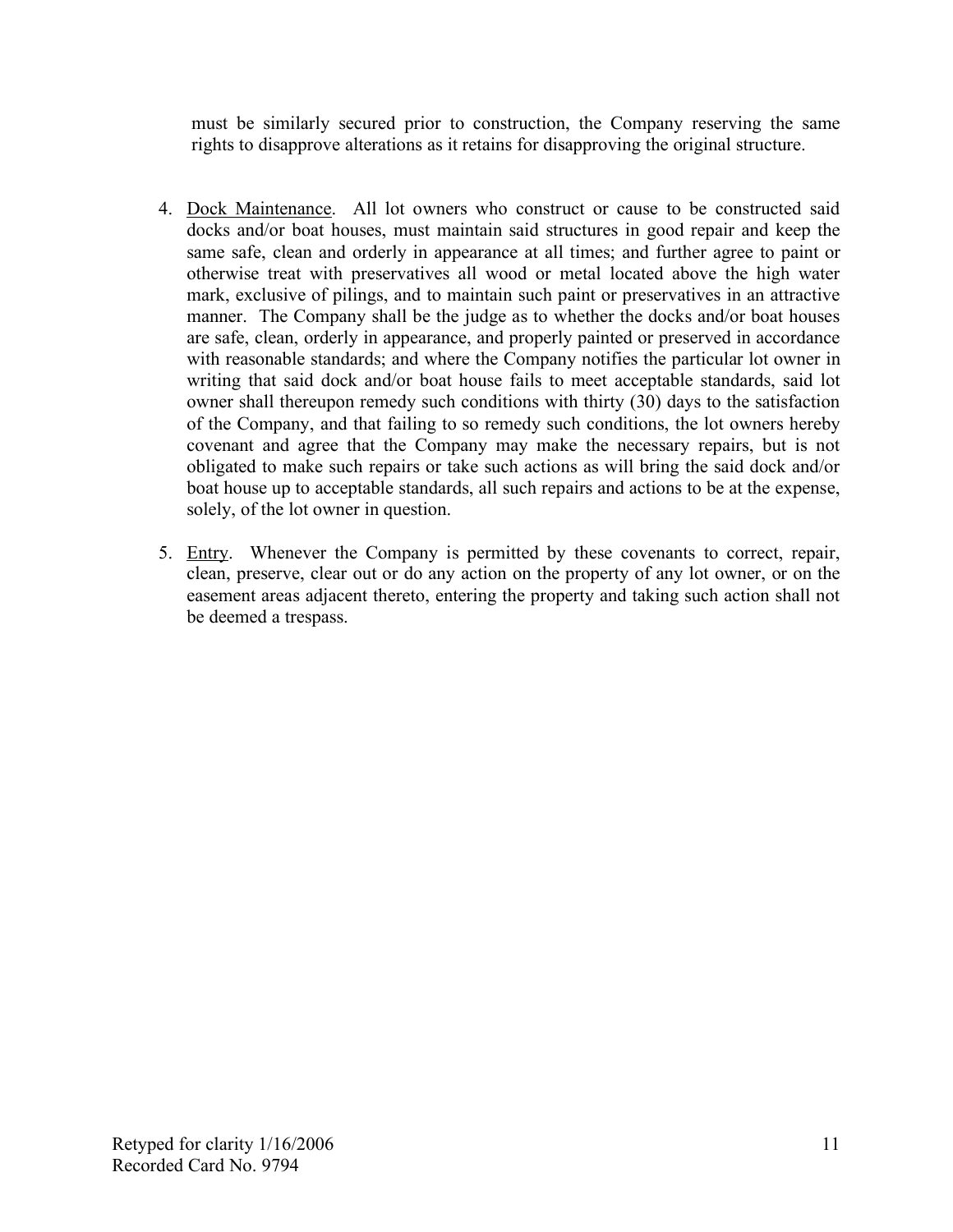# PART V

## SPECIAL RESTRICTIONS AFFECTING OPEN SPACE AREAS

- 1. Purpose. It shall be the intent and purpose of these restrictions and covenants to maintain and enhance certain areas designated as Open Apace Areas. It shall be the further intent and purpose of these restrictions and covenants to protect natural streams and water supplies; to maintain and enhance the conservation of natural and scenic resources; to promote the conservation of soils, wet lands, wildlife, game and migratory birds; enhance the value of abutting and neighboring forests, wildlife preserves, natural reservations or sanctuaries or other open areas and open space; and to afford and enhance recreation opportunities, preserve historical sites, and implement generally the Still Waters Master Plan for development.
- 2. No Buildings. It is expressly understood and agreed that no building, tent, trailer or other structure, either temporary or permanent, except as noted elsewhere herein, shall be erected or caused to be placed on any lands shown and set aside on a recorded subdivision plat as Open Space Area.
- 3. Wildlife Feeding. Pursuant to its overall program of wildlife conservation and nature study, the right is expressly reserved to the grantor to erect wildlife-feeding stations; to plant small patches of cover and food crops for quail, turkeys and other wildlife; to make access trails or paths through said Open Space Areas for the purpose of permitting observation and study of wildlife, hiking and riding, to erect small signs throughout the Open Space Area designating points of particular interest and attraction; and to take such other steps as are reasonable, necessary and proper to further the aims and purposes of the Open Space Area.
- 4. Topography. The general topography of the landscape, lake frontage or creek frontage, as well as distinctive and attractive scenic features in Open Space Areas, shall be continued in their present condition, subject only to the exceptions noted herein.
- 5. Erosion Control. The grantor shall have the right to protect from erosion the land described as Open Space Area by planting trees, plants and shrubs where and to the extent necessary; or by such mechanical means as walls, bulk heading, or other means deemed expedient or necessary by said grantor. The right is likewise reserved to the greater to take necessary steps to provide and insure adequate drainage ways, canals or lagoons in Open Space Areas. The Company shall also have the right to cut firebreaks, and in general do all things necessary to carry on tree farming operations in such Open Space Areas, including harvesting of trees.
- 6. Utility Easements. The Company reserves unto itself, its successors and assigns the right to go on, over and under the ground to erect, maintain and use electric and telephone poles, wires, cables, conduits, sewers, water mains and other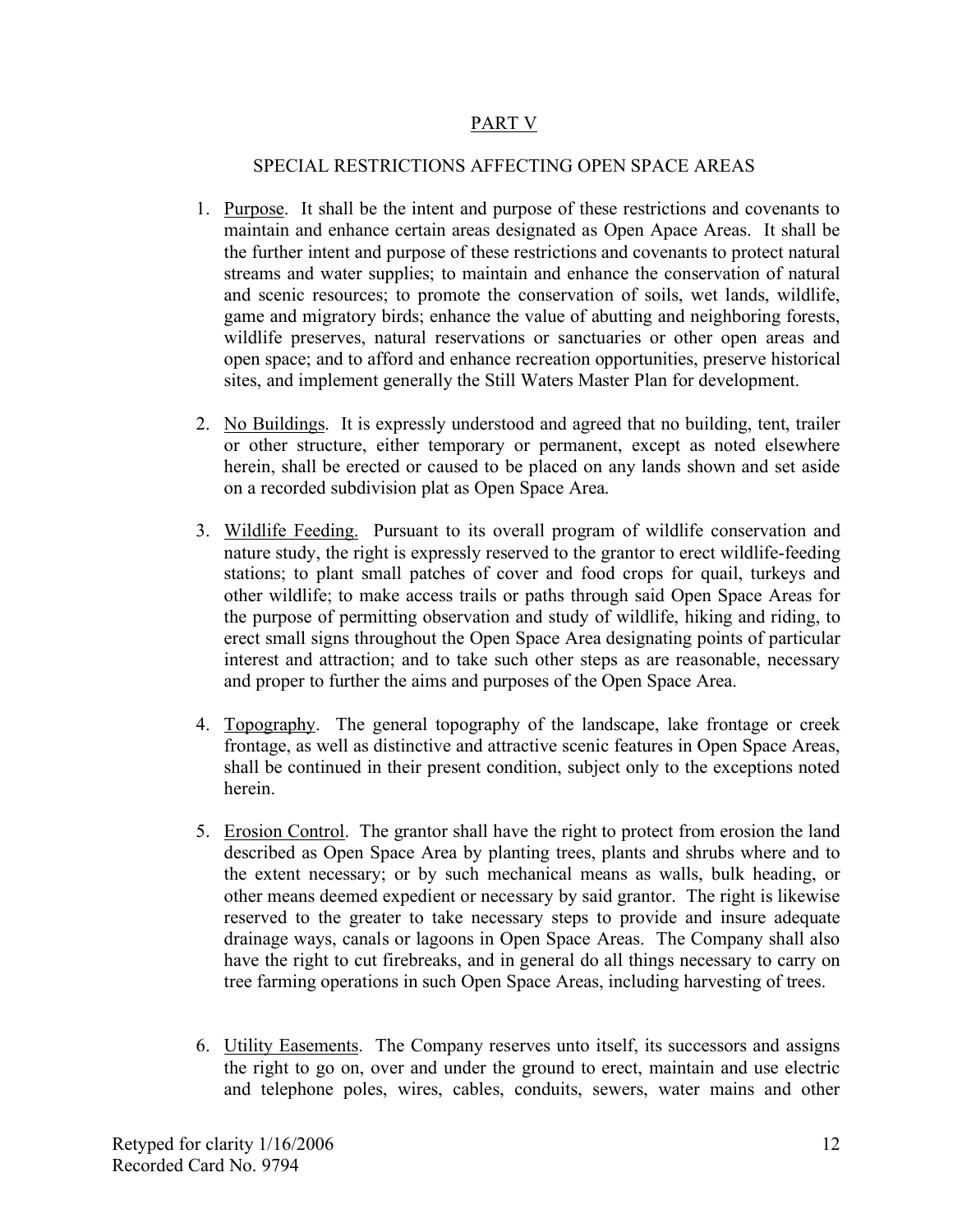suitable equipment for the conveyance and use of electricity, telephone equipment, gas, sewer, water or other public conveniences or utilities in said Open Space Areas. These reservations and rights expressly include the right to cut any trees, bushes or shrubbery; make any gradings of the soil; or take any other similar action reasonably necessary to provide economical and safe utility installation and to maintain reasonable standards of health, safety and appearance. The Company further reserves the right to locate wells, pumping stations and tanks within such Open Space Areas. Such rights may be exercised by any licensee of the Company, but this reservation shall not be considered an obligation of the Company to provide or maintain any such utility or service.

- 7. Ownership. The granting of this easement does in no way grant to the public or to the grantee, or to the owners of land surrounding or adjacent land, the right to enter such Open Space Area without the express permission of the Company.
- 8. Use of Open Space. The Company expressly reserves to itself, its successors and assigns, every reasonable use and enjoyment of said Open Space Areas, in a manner not inconsistent with the provisions of this Declaration.
- 9. No Burden of Action. It is expressly understood and agreed that the granting of this easement does in no way place a burden of affirmative action on the Company; that the Company is not bound to make any of the improvements noted herein, or extend to the grantee any service of any kind.
- 10. Understanding of Repair. Where the grantor is permitted by these covenants to correct, repair, clean preserve, clear out or do any action on the restricted property, entering the property and taking such action shall not be deemed a breach of these covenants.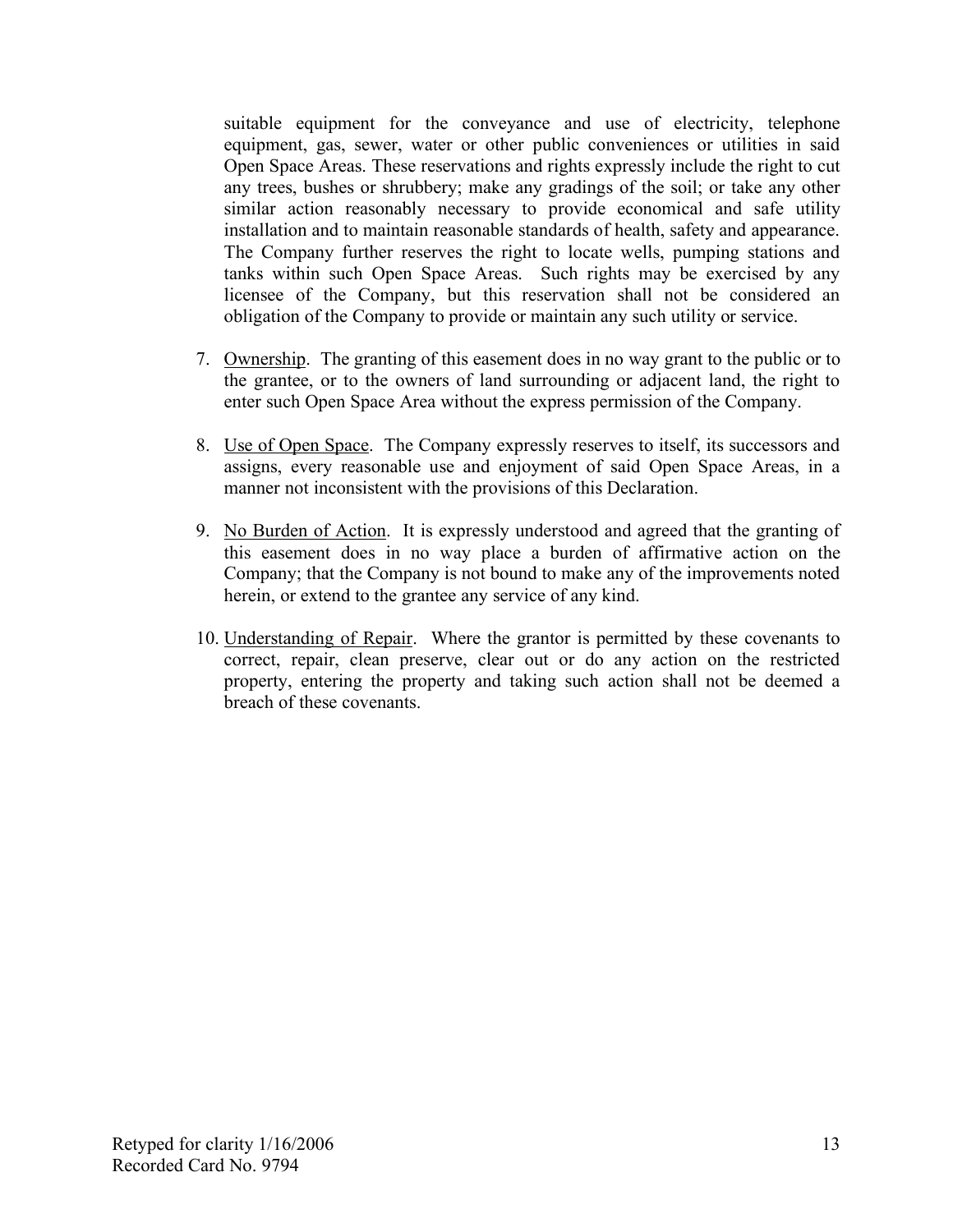### PART VI

#### DURATION OF COVENANTS TOGETHER WITH AFTERWORD

All covenants, restrictions and affirmative obligations set forth in this Declaration shall run with the land and shall be binding on all parties and persons claiming under them to specifically include, but not be limited to, the successors or assigns, if any, of the Still Waters Company for a period of twenty-five (25) years from January 1, 1971; except the special restrictions and covenants affecting Open Space Areas, and they shall differ in no particular save they shall run for a period of fifty (50) years from the date so specified and designated, after which time, all said covenants shall be automatically extended for successive period of ten (10) years; unless an instrument signed by a majority of the then owners of lots substantially affected by such changes in covenants has been recorded, agreeing to change said covenants in whole or in part.

### VIOLATION OF COVENANTS

- 1. Gaining Compliance. In the event of a violation or breach of any of the restrictions contained herein by any of the property owner, or agent of such owner, the owners of lots in the neighborhood or subdivision, or any of them jointly or severally, shall have the right to proceed at law or in equity to compel a compliance to the terms hereof or to prevent the violation or breach in any event. In addition to the foregoing, the Company shall have the right, whenever there shall have been built on any lot in the subdivision any structure which is in violation of these restrictions, to enter upon such property where such violation exists, and summarily abate or remove the same at the expense of the owner, if after thirty (30) days' written notice of such violation it shall not have been corrected by the owner. Any such entry and abatement or removal shall not be deemed a trespass. The failure to enforce any right, reservations, restrictions, or condition contained in this Declaration, however long continued, shall not be deemed a waiver of the right to do so hereafter as to the same breach, or as to a breach occurring prior or subsequent thereto, and shall not bar or affect its enforcement. The invalidation by any Court of any restrictions in this Deed contained shall in no way affect any of the other restrictions, but they shall remain in full force and effect.
- 2. Future Modifications. The Company may include in any contract or deed hereafter made, modifications and/or additions to the restrictive covenants as contained in this Declaration of Covenants, with such modified covenant being made applicable by reference to conveyance of land made subsequent to such modifications.
- 3. Sole Covenant and Restrictions. It is the true intent and purpose of Still Waters Company that the covenants and restrictions contained herein shall be the sole